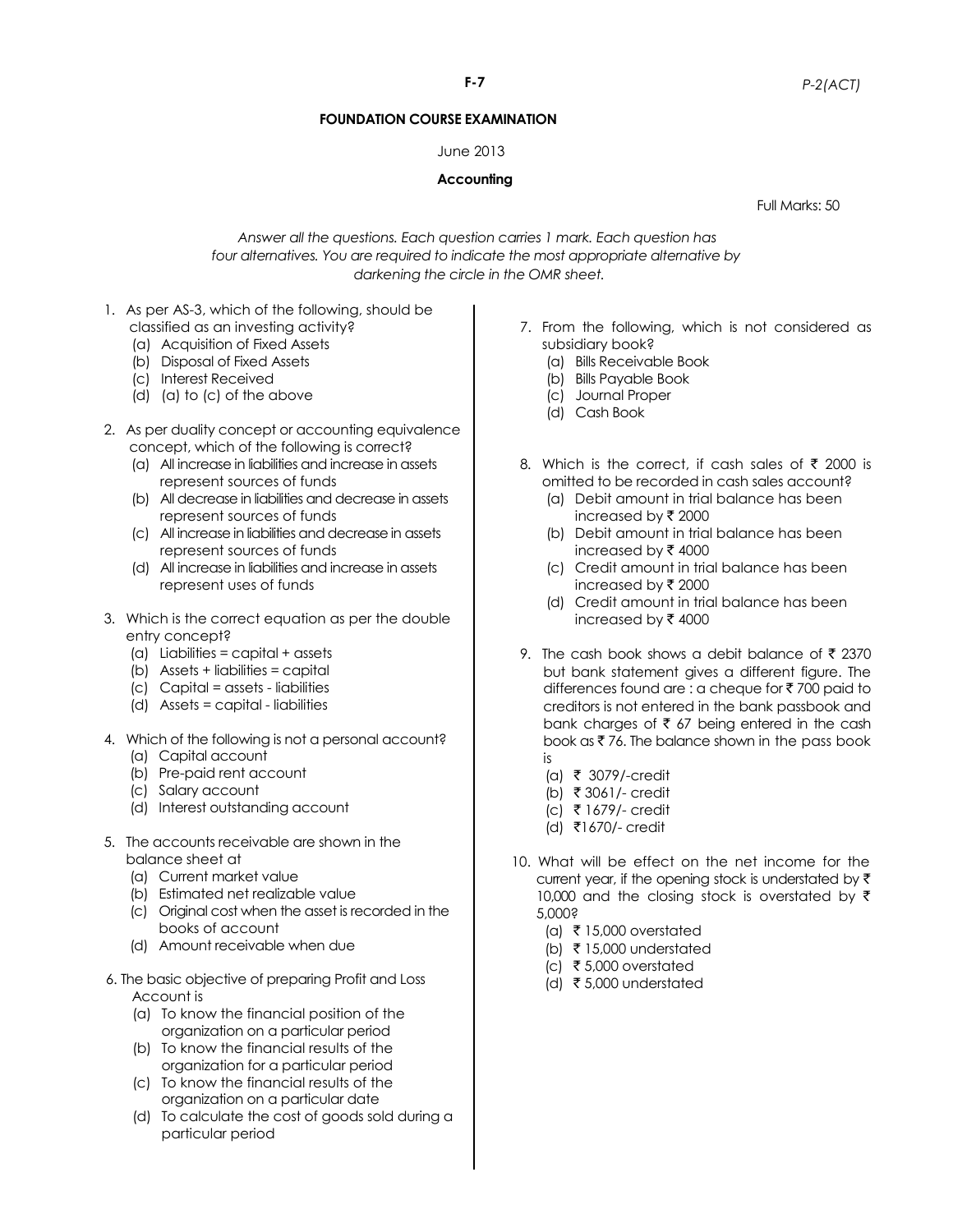- 11. Identify the abnormal idle time from the following
	- (a) Preventive maintenance
	- (b) Waiting for material
	- (c) Training programmes
	- (d) Lunch break
- 12. A company wants to sell 1,00,000 units at  $\bar{\tau}$  12 each. Fixed costs are  $\bar{\bar{\tau}}$  3,80,000. In order to earn a profit of  $\bar{\tau}$ 1,20,000, the variable cost per unit should be
	- $(a)$  ₹7.00
	- $(b) \bar{\tau} 10.80$
	- $(c)$  ₹8.20
	- $(d)$  ₹8.00
- 13. Which of the following does not usually appear on a Goods Received Note?
	- (a) Date received
	- (b) Quantity received
	- (c) Price of goods
	- (d) Description of goods
- 14. When the annual requirement of material is 5000 units, ordering cost is  $\bar{\tau}$  60 per order, price per unit  $\bar{\tau}$  100 and inventory carrying cost is 15% of average inventory, what will be the Economic Ordering Quantity?
	- (a) 220 units
	- (b) 210 units
	- (c) 200 units
	- (d) 205 units
- 15. Which one of the following statement is correct?
	- (a) Reorder Level = Maximum Usage x Normal Lead Time
	- (b) Minimum Stock = Reorder Level + (Normal Usage x Normal Lead Time)
	- (c) Reorder Level = Maximum Usage x Maximum Lead Time
	- (d) Maximum Stock = Reorder Level + Reorder Quantity
- 16. Which one of the following is considered as a depreciable asset?
	- (a) Land
	- (b) Live stock
	- (c) Building
	- (d) Forest and Plantation
- 17. Journal is a
	- (a) Memorandum Record
	- (b) Primary Record
	- (c) Secondary Record
	- (d) All of the above
- 18. How is the "distribution of goods as free sample'' recorded in the Journal? *Debit Credit*
	- (a) Trading Account Sales Account (b) Advertisement Account Profit and Loss Account (c) Purchase Account Advertisement Account (d) Advertisement Account Purchase Account
- 19. Accounting Standards on "the effect of changes in foreign exchange rate'' is
	- (a) AS-9 (b) AS-10
	- (c) AS-11
	- (d) AS-12
- 20. When profit is 25% on cost price, such profit on sale price will be
	- (a) 25%
	- (b) 10%
	- $(C)$  $\frac{1}{2}$  %
	- 2 (d) 20%
- 21. Net worth is excess of
	- (a) Fixed Assets over Current Liabilities
	- (b) Total Assets over Total Liabilities
	- (c) Fixed Assets over Current Assets
	- (d) Long Term Loan over Short Term Loan
- 22. On 31st December 2011, a club had subscription in arrears of  $\bar{\tau}$  16,000 and in advance  $\bar{\tau}$  4,000 respectively. During the year ended 31.12.2012, the club received subscription of  $\bar{\tau}$  2,08,000 which includes  $\bar{\tau}$ 10,400 relating to 2013. What amount of subscription will be recognized as income for the year 2012?
	- (a) 2,12,000
	- (b) 1,96,000 (c) 1,81,600
	-
	- (d) 1,85,600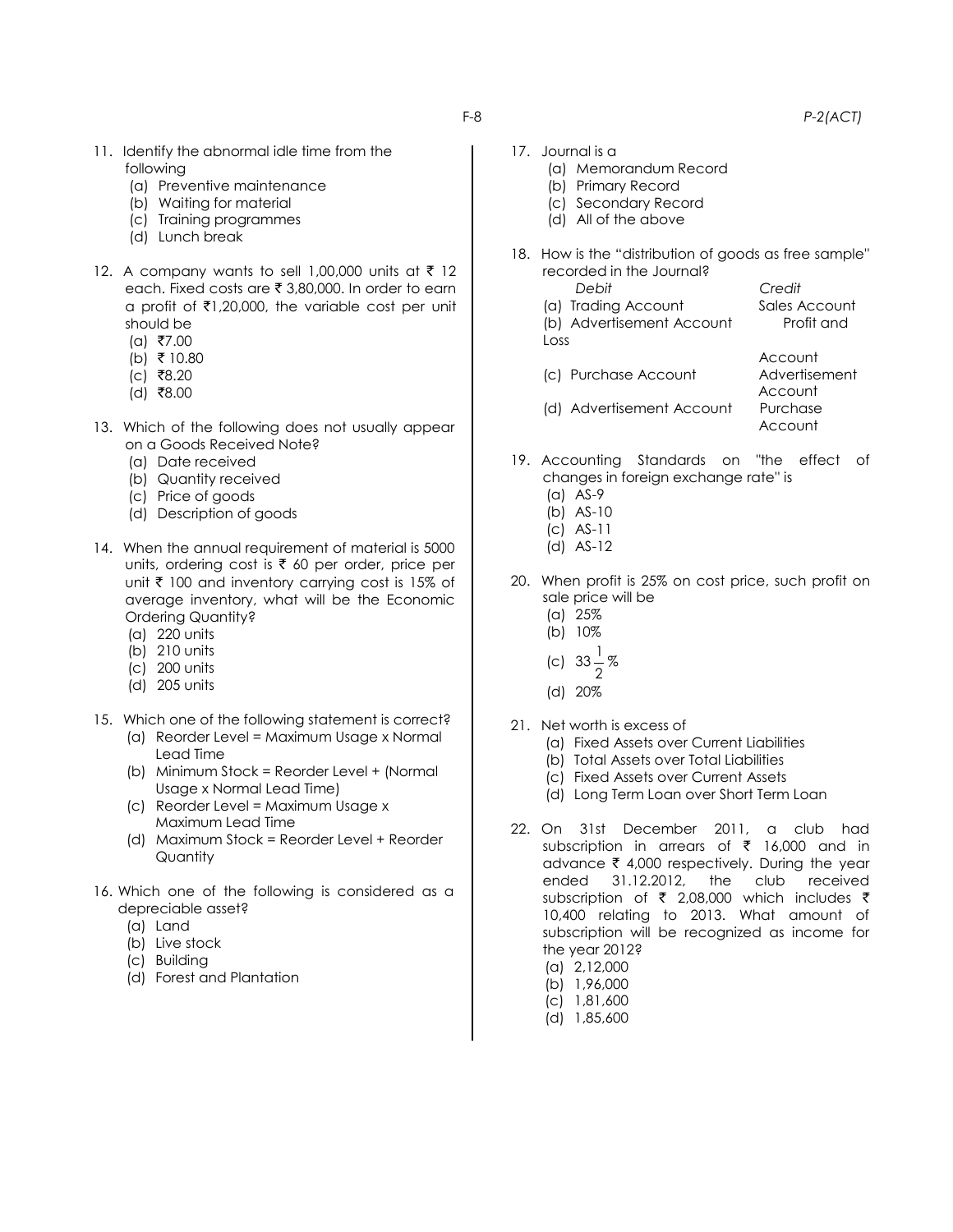- 23. Which one of the following financial statements is not prepared by a Non-profit organization?
	- (a) Balance Sheet
	- (b) Income and Expenditure Account
	- (c) Cash Flow Statement
	- (d) Receipt and Payment Account
- 24. Pre-paid expenses will not be reflected in
	- (a) Profit & Loss Account
	- (b) Cash Book
	- (c) Balance Sheet
	- (d) Cash Flow Statement
- 25. Which one of the following balance will not be carried to the next accounting period?
	- (a) Rent paid in advance
	- (b) Salary outstanding
	- (c) Closing cash balance
	- (d) Consultancy fees paid
- 26. A bill for  $\bar{\tau}$  2,75,000 for building extension was treated as repair of building, which rectification entry is correct?
	- *Debit Credit* (a) Building A/c Cash A/c (b) Building Repair A/c Cash A/c (c) Building A/c Building Repair A/c
	- (d) Profit & Loss A/c Building Repair A/c
- 27. Donations received by Gymkhana club in the form of endowment are treated as
	- (a) Revenue receipts
	- (b) Deferred revenue receipts
	- (c) Capital receipts
	- (d) General income
- 28. Conservatism concept does not require
	- (a) Making provision for doubtful debts
	- (b) Valuing stock at lower of cost or net realisable value
	- (c) Creating provision for discount on creditors
	- (d) Making provision for an unfavourable legal suit
- 29. The objective of AS 1 is
	- (a) To prohibit any change in the accounting policies
	- (b) To ensure disclosure of accounting policies
	- (c) To ensure that the effect of any change in accounting policy is adequately disclosed
	- (d) Both (b) and (c) of the above
- 30. Which of the following concepts, if violated, would make comparison of financial statements over a period of time difficult?
	- (a) Cost concept
	- (b) Consistency concept
	- (c) Accounting period concept
	- (d) Accrual concept
- 31. An increase in fixed costs will result in which of the following?
	- (a) A decrease in the contribution : sales ratio
	- (b) A decrease in the contribution per unit
	- (c) An increase in the breakeven point sales level
	- (d) An increase in the margin of safety
- 32. For a certain product, selling price per unit is  $\bar{\tau}$  10, variable cost per unit  $\bar{\tau}$  6 and fixed cost is  $\bar{\tau}$ 1,00,000. Due to inflation, variable costs increase by 10% while fixed costs increased by 5%. If breakeven point is to remain unchanged, by what percentage should sales price be raised?
	- (a) 10%
	- (b) 9%
	- (c) 8%
	- (d) 7%
- 33. If P/V ratio is 40% and Margin of safety is  $\bar{\tau}$  30,000 the profit is
	- $(a)$  ₹ 10,000
	- (b) ₹ 11,000
	- $(c)$  ₹ 12,000
	- $(d)$  ₹ 13,000
- 34. The total cost for manufacturing 54,000 units is ₹ 16,20,000 which goes up to ₹ 20,00,000, if 73,000 units are produced. The Fixed Cost is
	- $(a)$  ₹ 16,20,000
	- (b) ₹ 3,80,000
	- $(c)$  ₹ 5,40,000
	- $(d)$  ₹ 7,20,000

F-9 *P-2(ACT)*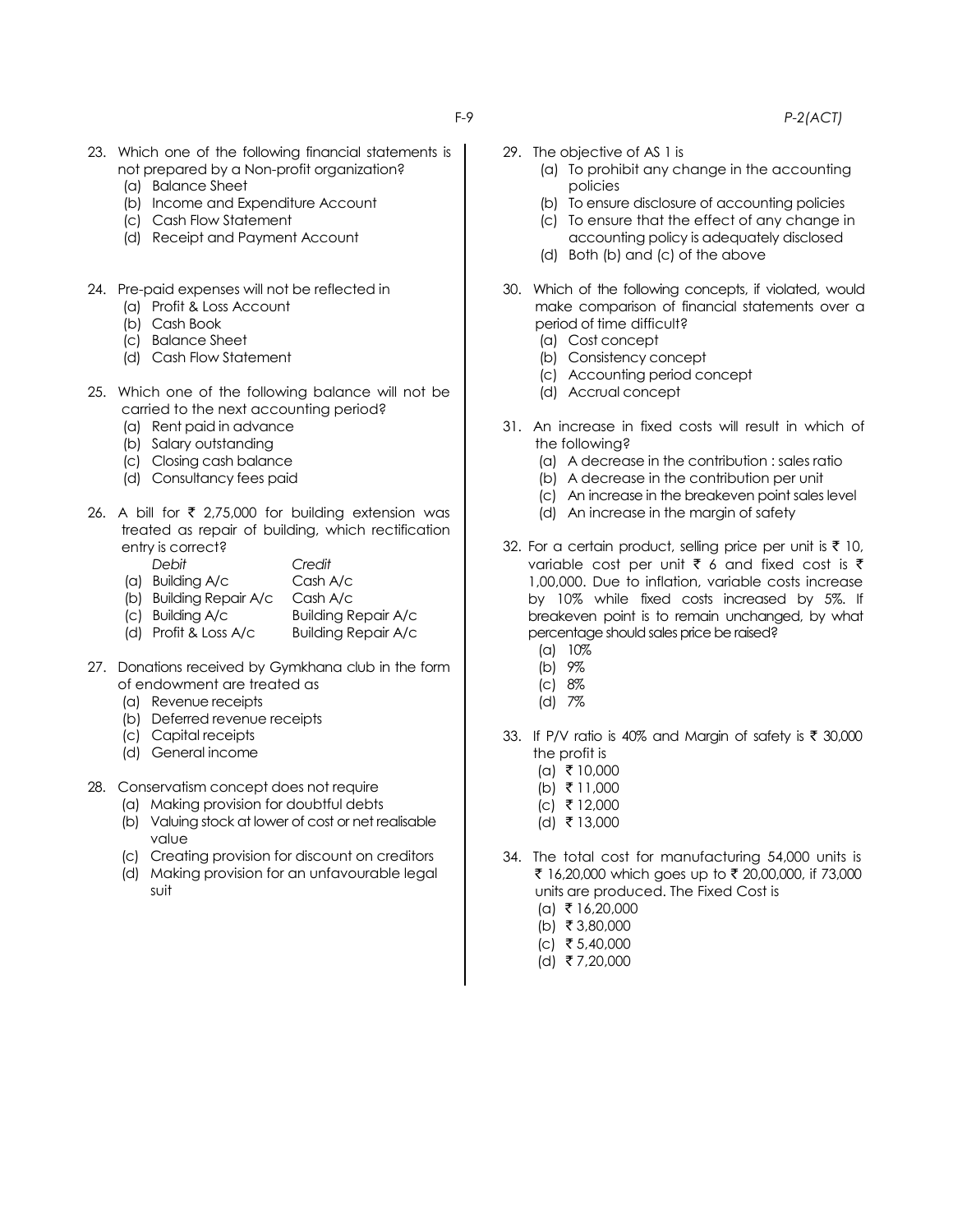- 35. The total cost of production of 1,650 units is  $\bar{\tau}$ 59,700, which includes variable cost of  $\bar{\tau}$  29,700. If the company desires to manufacture 1,900 units, the total cost would be
	- $(a)$  ₹ 65,200
	- (b) ₹ 65,600
	- $(c)$  ₹ 64,200
	- $(d)$  ₹ 68,745
- 36. The contribution to sales ratio of a company is 20% and profit is  $\bar{\tau}$  64,500. If the total sales of the company are  $\overline{\epsilon}$  7,80,000, the fixed cost is
	- $(a) \t{ } 1,56,000$
	- (b) ₹ 1,21,500
	- $(c)$  ₹ 1,05,600
	- $(d)$  ₹91,500
- 37. Pick out the correct statement
	- (a) Increase in margin of safety means increase in BEP
	- (b) Increase in actual sales increases margin of safety
	- (c) Increase in variable cost increases margin of safety
	- (d) Decrease in variable cost decreases margin of safety
- 38. The following data pertains to product X of Asian Ltd.:

| Particulars                                             | ₹   |  |
|---------------------------------------------------------|-----|--|
| Direct Materials                                        | 80  |  |
| Direct labour                                           | 60  |  |
| Variable overheads                                      | 45  |  |
| Fixed overheads                                         | 25  |  |
| Total cost                                              | 210 |  |
| If selling price equals variable costs plus 25% markup, |     |  |
| selling price of the product X is                       |     |  |
|                                                         |     |  |

- $(a)$  ₹ 162.25
- (b) ₹ 206.25
- $(c)$  ₹ 175.00
- $\text{(d)}$  ₹ 231.25
- 39. For a given period, profit under absorption costing is less than the profit under marginal costing, if
	- (a) Production is more than sales
	- (b) Production is equal to sales
	- (c) Opening stock is equal to sales
	- (d) Sales are more than production
- 40. Which of the following statements is not true?
	- (a) Fixed costs are fixed over a range of activity
	- (b) Variable costs are fixed per unit of production
	- (c) Fixed cost per unit is variable with a change in the production level
	- (d) Direct costs are always relevant for decisionmaking
- 41. In a situation involving alternate choices, the best alternative is the one that results in
	- (a) Minimum Total Cost
	- (b) Maximum Incremental Revenue
	- (c) Minimum Incremental Cost
	- (d) Maximum Incremental Income
- 42. Peso Ltd. has furnished the following data relating to a product for the year 2012-2013:

| Units produced                                 | 2,000                |  |
|------------------------------------------------|----------------------|--|
| Direct materials                               | ₹80.000              |  |
| Direct labour                                  | ₹90.000              |  |
| Manufacturing                                  | ₹ 60,000 (25% fixed) |  |
| overheads                                      |                      |  |
| Selling and administrative ₹50,000 (40% fixed) |                      |  |
| overheads                                      |                      |  |
| If the company manufactures 2,400 units in the |                      |  |
| next year, the cost per unit would be          |                      |  |
| (a) ₹ 122.50                                   |                      |  |
| (b) ₹ 122.00                                   |                      |  |
| (c) ₹137.08                                    |                      |  |

- $(d)$  ₹ 142.50
- 43. Which of the following is a cost behavior oriented approach to production costing?
	- (a) Absorption costing
	- (b) Marginal costing
	- (c) Process costing
	- (d) Job order costing
- 44. Which of the following is usually prepared daily by employees for each job worked on?
	- (a) Time card
	- (b) Labour job ticket
	- (c) Punch card
	- (d) Cost control card
- 45. Primary packing materials are treated as
	- (a) Indirect materials and included in Factory Overhead.
	- (b) Indirect materials and included in Selling & Distribution Overhead
	- (c) Direct materials and included in Prime Cost
	- (d) Indirect materials and included in Administration Overhead
- 46. A factory operates 310 days. It runs on 3 shifts of 7 hours each. Normally one hour is spent every day for normal repair work, the number of hours for computation of machine hour rate will be
	- (a) 6510
	- (b) 6200
	- (c) 7300
	- (d) 6800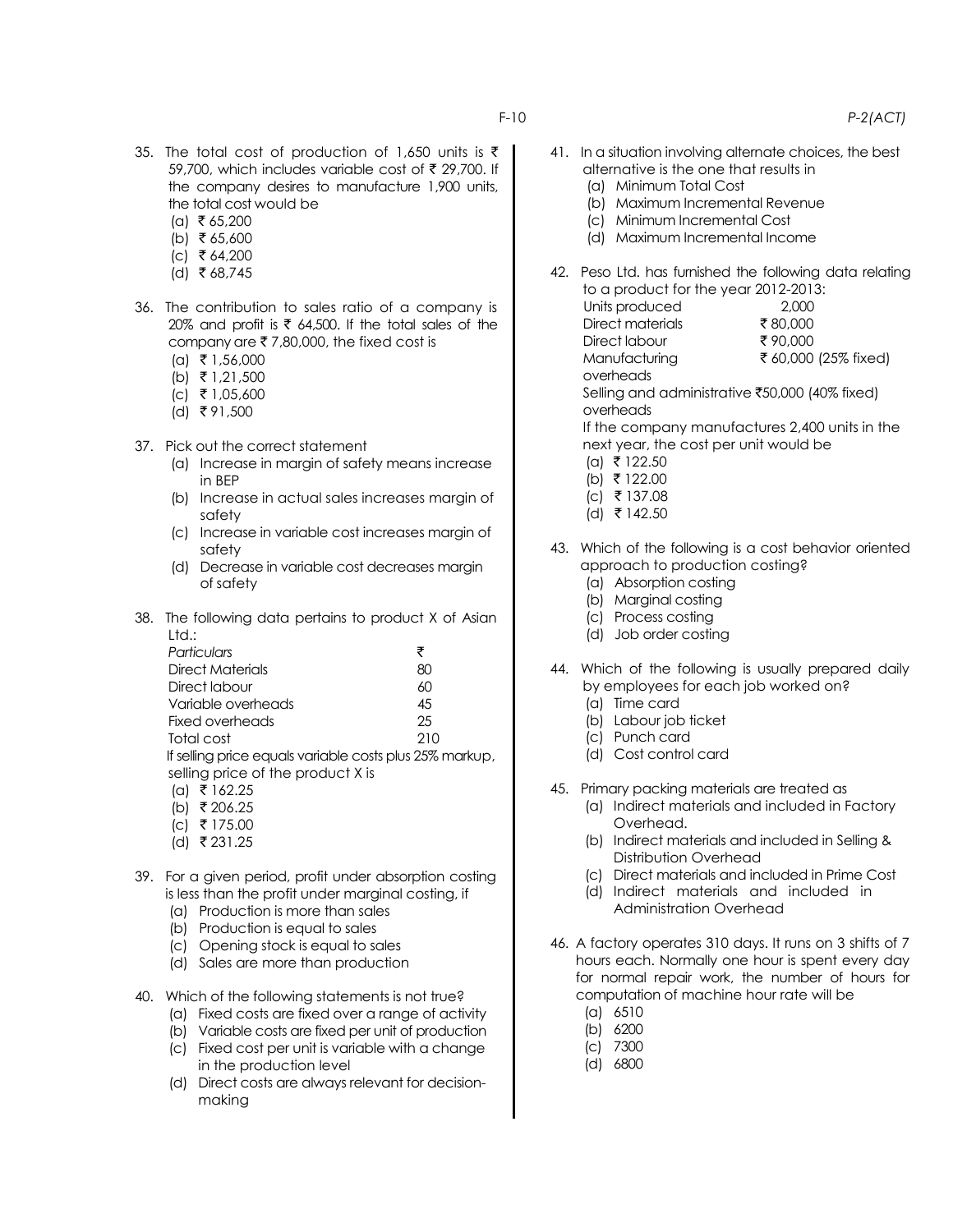- 47. While calculating E.O.Q, carrying cost would be
	- (a) Cost of carrying goods to warehouse
	- (b) Cost of carrying goods in inventory
	- (c) Cost of carrying goods to customers
	- (d) Cost of carrying goods back to suppliers
- 48. In inventory control, "Lead Time" denotes
	- (a) Time between ordering and replenishment.
	- (b) Time required for planning the replenishment of material for starting production
	- (c) The time taken for placing the order
	- (d) Maximum time to receive the goods from supplier
- 49. The benefit foregone as a result of taking a particular action is
	- (a) Sunk cost
	- (b) Conversion cost
	- (c) Opportunity cost
	- (d) Programmed cost
	- 50. Telra Company had  $\bar{\tau}$  20,000 beginning inventory and  $\bar{\tau}$  24,000 ending inventory. Net sales were ₹160,000; purchases,₹ 80,000; purchases returns and allowances,  $\bar{\tau}$  5,000 and freight-in,  $\bar{\tau}$  6,000. Cost of goods sold for the period is
		- $(a)$  ₹ 69,000
		- (b)  $\overline{5}$  49,000
		- $(c)$  ₹77,000
		- (d) ₹85,000